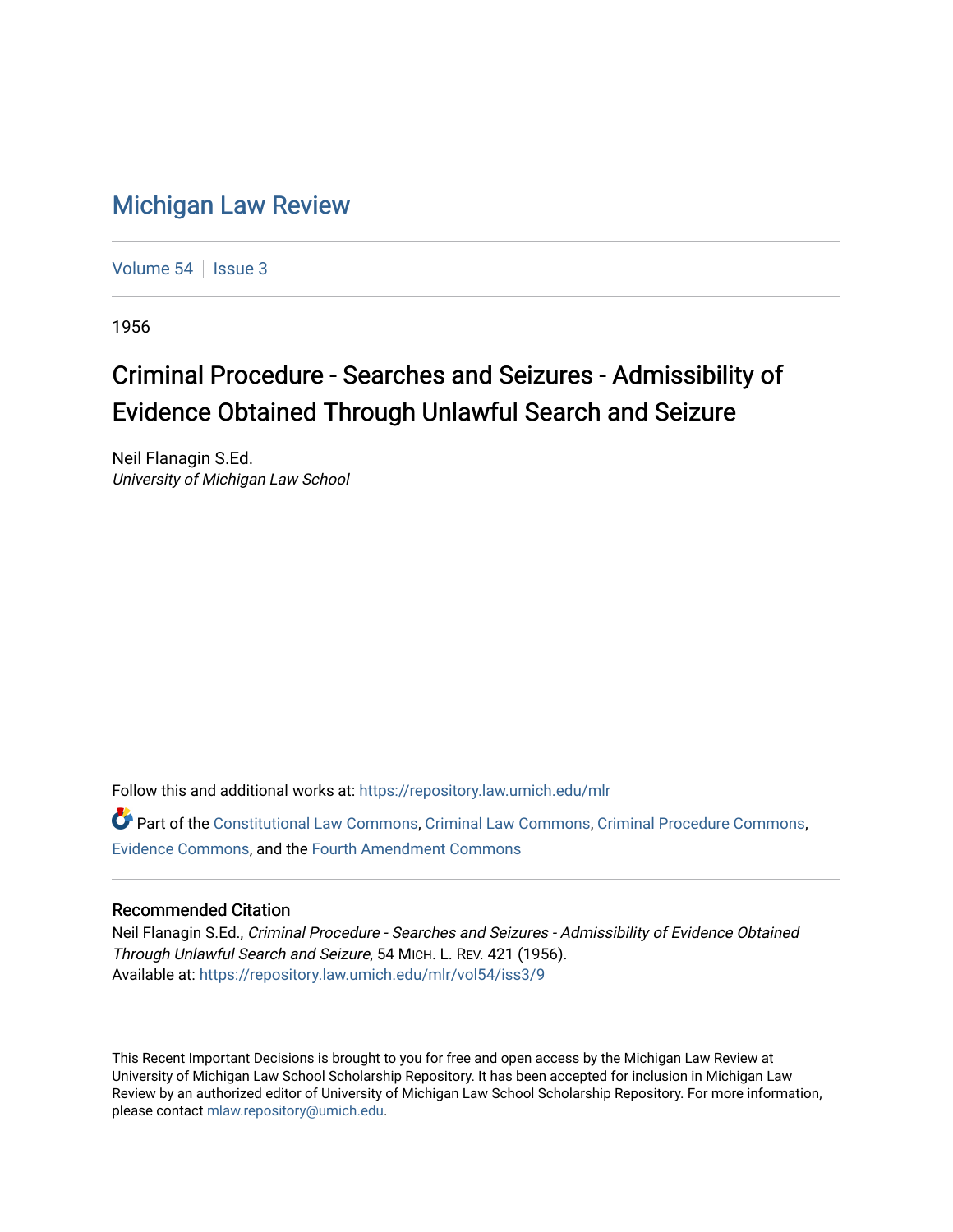CRIMINAL PROCEDURE - SEARCHES AND SEIZURES - ADMISSIBILITY OF EVI-DENCE OBTAINED THROUGH UNLAWFUL SEARCH AND SEIZURE-Defendants were prosecuted and convicted of conspiring to engage in horserace bookmaking and related offenses. The police had secured evidence of defendants' activities by concealing a listening device in premises occupied by them and also by unauthorized and forcible searches. The trial court admitted the evidence so obtained, notwithstanding the fact that the police action in securing it was clearly in violation of both federal and state constitutions<sup>1</sup> and statutes.<sup>2</sup> After conviction, the trial court denied defendants' motion for a new trial. On appeal, *held*, reversed, three justices dissenting. Evidence obtained in violation of the defendants' constitutional rights is inadmissible in a criminal prosecution. *People v. Cahan,* (Cal. 1955) 282 P. (2d) 905.

The problem of admissibility of evidence obtained through unlawful search and seizure has been considered by courts in virtually every jurisdiction.3 At common law, the general rule was. that such evidence was admissible,4 the courts reasoning that the means of procurement did not effect its probative value.5 The Fourth Amendment to the Constitution of the United States condemns unlawful searches and seizures, but does not expressly deal with the question of whether the fruits of such activity shall constitute admissible evidence.6 However, the federal courts have long held that evidence obtained by action in violation of that amendment is inadmissible. 7 In *Wolf v. Colorado*8 the Court held that while the Fourteenth Amendment makes the prohibition against unlawful searches and seizures

l U.S. CONST., amend. IV; CAL. CoNST., art. I, §19.

218 U.S.C. (1952) §§241, 242; Cal. Penal Code (Deering, 1949) §146.

<sup>3</sup>Appendix to Wolf v. Colorado, 338 U.S. 25 at 33, 69 S.Ct. 1359 (1949).

4 8 WIGMORE, EVIDENCE, 3d ed., §2183 (1940).

<sup>5</sup>This position was distinguished from those cases involving coerced confessions, which were felt to be inherently unreliable. 3 WIGMORE, EVIDENCE, 3d ed., §815 et seq. (1940).

6 The constitutions of every state contain provisions either exactly like or substantially similar to the Fourth Amendment. See CORNELIUS, SEARCH AND SEIZURE, 2d ed., §2 (1930), where such provisions are quoted for every state except New York, which adopted one in 1938. N.Y. CONST., art. I, §12.

<sup>7</sup>The rule was first suggested in Boyd v. United States, 116 U.S. 616, 6 S.Ct. 524 (1886), and was laid down in Weeks v. United States, 232 U.S. 383, 34 S.Ct. 341 (1914).

8 Note 3 supra. See Allen, "The Wolf Case: Search and Seizure, Federalism, and the Civil Liberties,'' 45 ILL. L. REv. 1 (1950).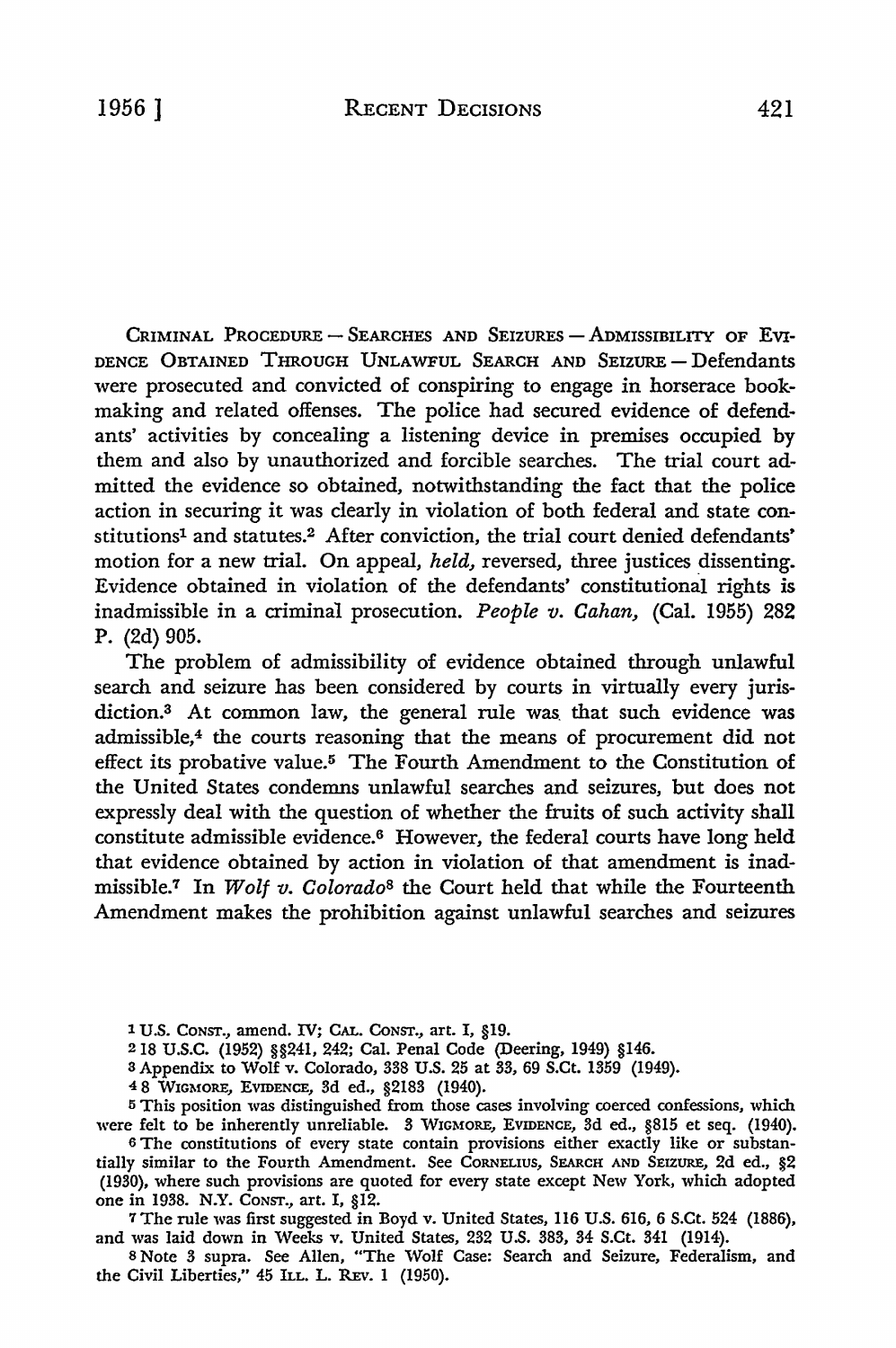applicable to the states, it does not require that the states exclude evidence obtained by such action. Later, the Court modified this concept by holding that the presence of physical force would change the result.9 In *Irvine v. California*,<sup>10</sup> a case also involving the use of a listening device, a closely divided Court reaffirmed the *Wolf* decision and did not require that the state court exclude the evidence. Prior to the decision in the principal case, California had rejected the federal rule and admitted unlawfully obtained evidence.11 In reversing its stand and adopting the exclusionary rule, the court in the principal case admits that neither the federal nor state12 constitution requires exclusion, and that it is laying down "a judicially declared rule of evidence."13 The court gives two reasons for its holding. First, it reads the *Wolf* and *Irvine* cases as an invitation to the states to reexamine their positions on the question. Secondly, the court indicates that, as a matter of policy, the federal exclusionary rule is the only effective sanction against constitutional violations by police officers. Strong policy arguments can be made in support of either side of the admissibility problem, but it is essentially a question of balancing the social desirability of apprehending criminals against the protection of the individual's right to privacy.14 At the time of the *Wolf* decision thirty-one states had held evidence obtained through unlawful search and seizure admissible; sixteen had held it inadmissible.15 However, two of the states. which had judicially rejected the exclusionary rule have now adopted it by statute,<sup>16</sup> as has the heretofore uncommitted jurisdiction.<sup>17</sup> Since the *Wolf* case numerous courts have had

9 Rochin v. California, 342 U.S. 165, 72 S.Ct. 205 (1952).

10 347 U.S. 128, 74 S.Ct. 381 (1954). Justices Black, Douglas, Frankfurter, and Burton dissented, the latter two on the ground that concealing a listening device in a bedroom was sufficiently shocking to bring this case closer to Rochin v. California, note 9 supra, than to Wolf v. Colorado, note 3 supra. Cf. Goldman v. United States, 316 U.S. 129, 62 S.Ct. 993 (1942).

11 People v. Mayen, 188 Cal. 237, 205 P. 435 (1922). For the most recent statement of this view, see In re Dixon, 41 Cal. (2d) 756, 264 P. (2d) 513 (1953).

12 CAL. CONST., art. I, §19, contains language similar to that of the Fourth Amendment.

13 Principal case at 910.

14 The policy arguments are beyond the scope of this note. On the side of admissibility, see 8 WIGMORE, EVIDENCE, 3d ed., §§2183, 2184 (1940); People v. Defore, 242 **N.Y.**  13, 150 N.E. 585 (1926); Waite, "Reasonable Search and Research," 86 UNIV. PA. L. REv. 623 (1938); Waite, "Police Regulation by Rules of Evidence," 42 MICH. L. REv. 679 (1944); Harno, "Evidence Obtained by Illegal Search and Seizure,'' 19 ILL. L. REv. 303 (1925); Plumb, "Illegal Enforcement of the Law," 24 CoRN. L. Q. 337 (1939). On the side of exclusion, see Allen, "The Wolf Case: Search and Seizure, Federalism, and the Civil Liberties," 45 ILL. L. REv. 1 (1950); 33 N.C. L. REv. 100 (1954); 58 YALE L. J. 144 (1948).

15 Appendix to Wolf v. Colorado, note 3 supra.

16 N.C. Gen. Stat. (1953) §§15-27; Tex. Code Crim. Proc. (Vernon, 1941; Supp. 1953) §727a. See also Md. Code Ann. (Flack, 1951) art. 35, §§5, 5A (limiting the exclusionary rule to prosecutions for misdemeanors); Ala. Code (1940; Supp. 1953) tit. 29, §210 (making evidence illegally obtained inadmissible in prosecutions for unlawful possession of liquor in a private dwelling).

17 R.I. Acts & Resolves (1955) c. 3590. Cal. Penal Code (Deering, 1949) §653h provides for criminal penalties for anyone, other than an authorized police officer, making use of a listening device or secretly intercepting conversations. The court in the prin